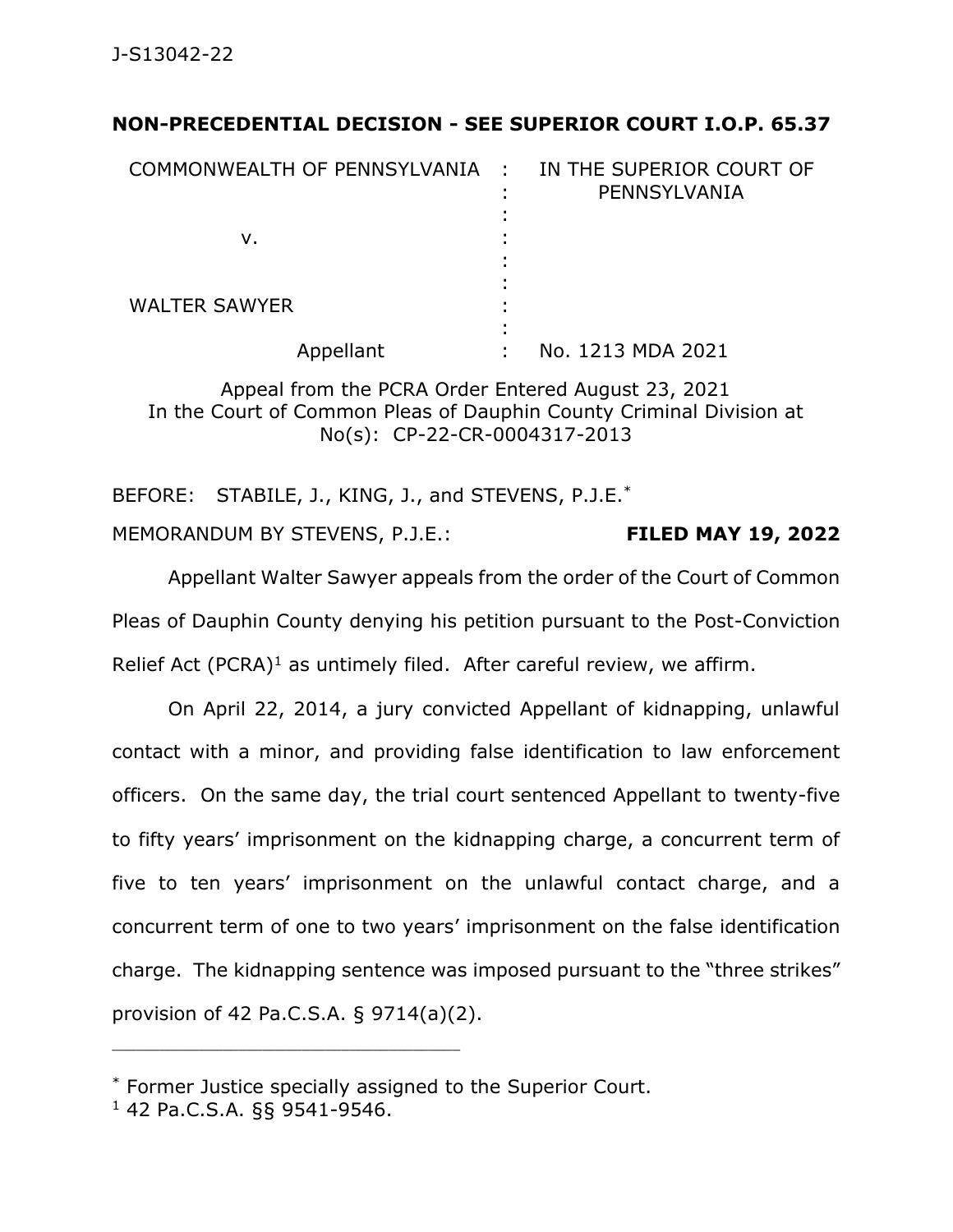On May 2, 2014, Appellant filed timely post-sentence motions. On June 16, 2014, the trial court granted the motions in part, issuing an amended sentencing order which reduced Appellant's sentence on the false identification charge to a term of six to twelve months' imprisonment. In all other respects, the trial court denied Appellant's post-sentence motions.

On June 24, 2014, Appellant filed a *pro se* amendment to his counseled post-sentence motions, arguing that he only had one prior offense that qualified as a "strike" for sentencing purposes. On August 6, 2014, the trial court granted Appellant's post-sentence motion in part, determining that Appellant had not committed two prior crimes of violence to support the imposition of a "third strike" sentence under 42 Pa.C.S.A. § 9714(a)(2). In its order, the trial court indicated that it would resentence Appellant on the kidnapping count to 120-240 months' imprisonment for a "second strike" conviction pursuant to 42 Pa.C.S.A.  $\S 9714(a)(1)$ .

On April 22, 2015, this Court upheld Appellant's convictions but vacated his sentence and remanded for resentencing as the trial court's sentencing order listed his sentence on the kidnapping charge as 120-140 months' imprisonment. This Court found that the sentence was illegal because the maximum sentence did not equal twice the minimum sentence in violation of 42 Pa.C.S.A. § 9714(a.1).

On remand, the trial court resentenced Appellant to 120 to 240 months' imprisonment. On July 19, 2016, this Court affirmed the judgment of

- 2 -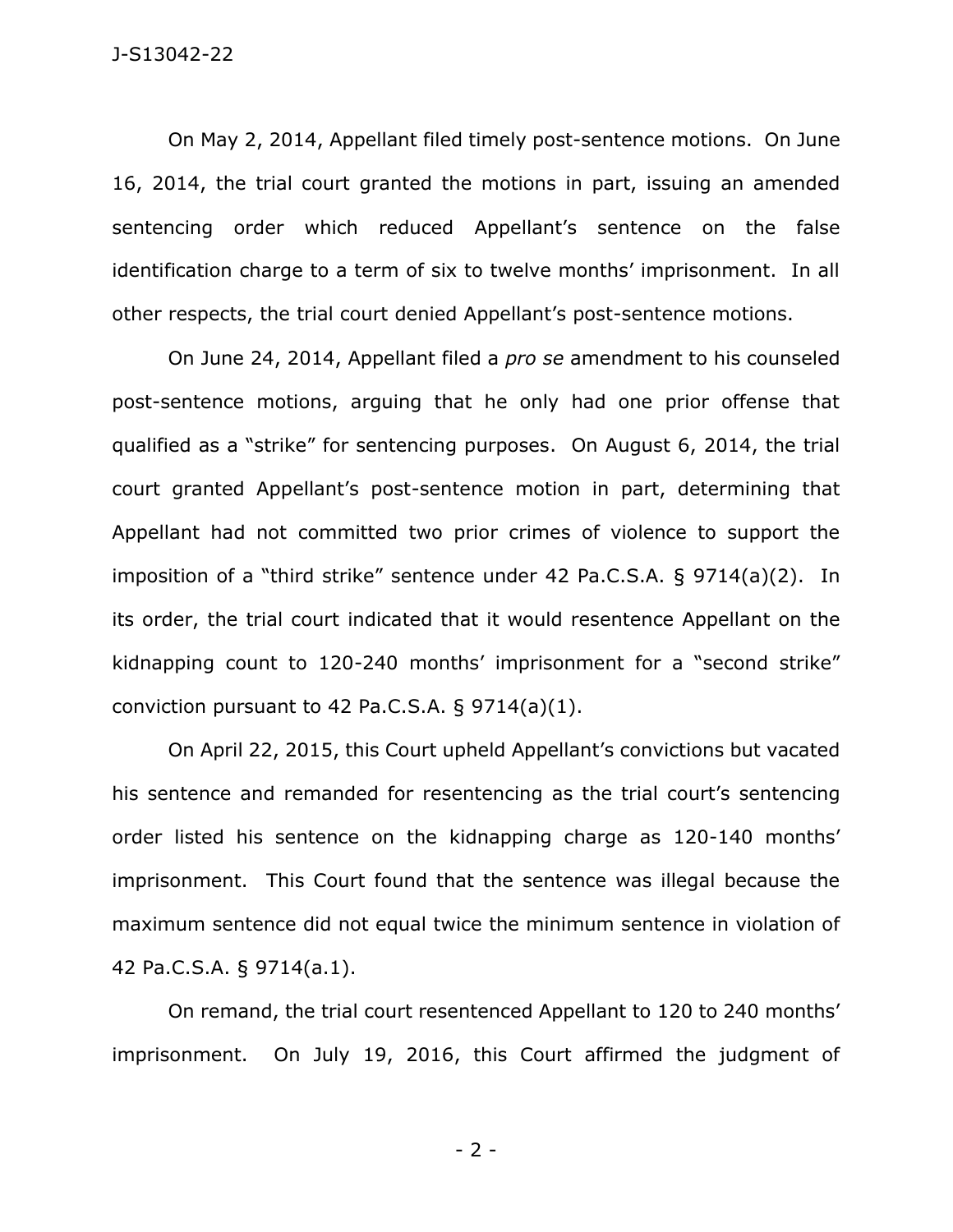sentence, and on December 28, 2016, the Supreme Court denied Appellant's petition for allowance of appeal.

On January 25, 2017, Appellant filed a timely *pro se* PCRA petition. The PCRA court appointed counsel, who filed a supplemental PCRA petition on April 18, 2017. After an evidentiary hearing, the PCRA court denied the petition on February 16, 2018, and this Court affirmed the PCRA court's order on October 16, 2018.

On May 20, 2019, Appellant filed a second PCRA petition. On December 30, 2019, the PCRA court filed notice of its intent to dismiss the petition without a hearing pursuant to Pa.R.Crim.P. 907. On January 21, 2020, the PCRA court dismissed the petition and on November 6, 2020, this Court affirmed the PCRA court's order.

On January 5, 2021, Appellant filed the instant PCRA petition as well as a "Petition for Extraordinary Relief Illegal Sentence," both of which included a claim that Appellant should not have been sentenced under Section 9714 as he had no prior offenses that qualified as a "strike." The PCRA court appointed counsel, who filed a supplemental petition on April 15, 2021.

On July 19, 2021, the PCRA court filed an order and opinion notifying Appellant of its intent to dismiss the petition pursuant to Rule 907, finding the instant petition was untimely filed. On August 23, 2021, the PCRA court entered a final order dismissing the petition. This timely appeal followed.

Appellant raises the following issues for our review:

- 3 -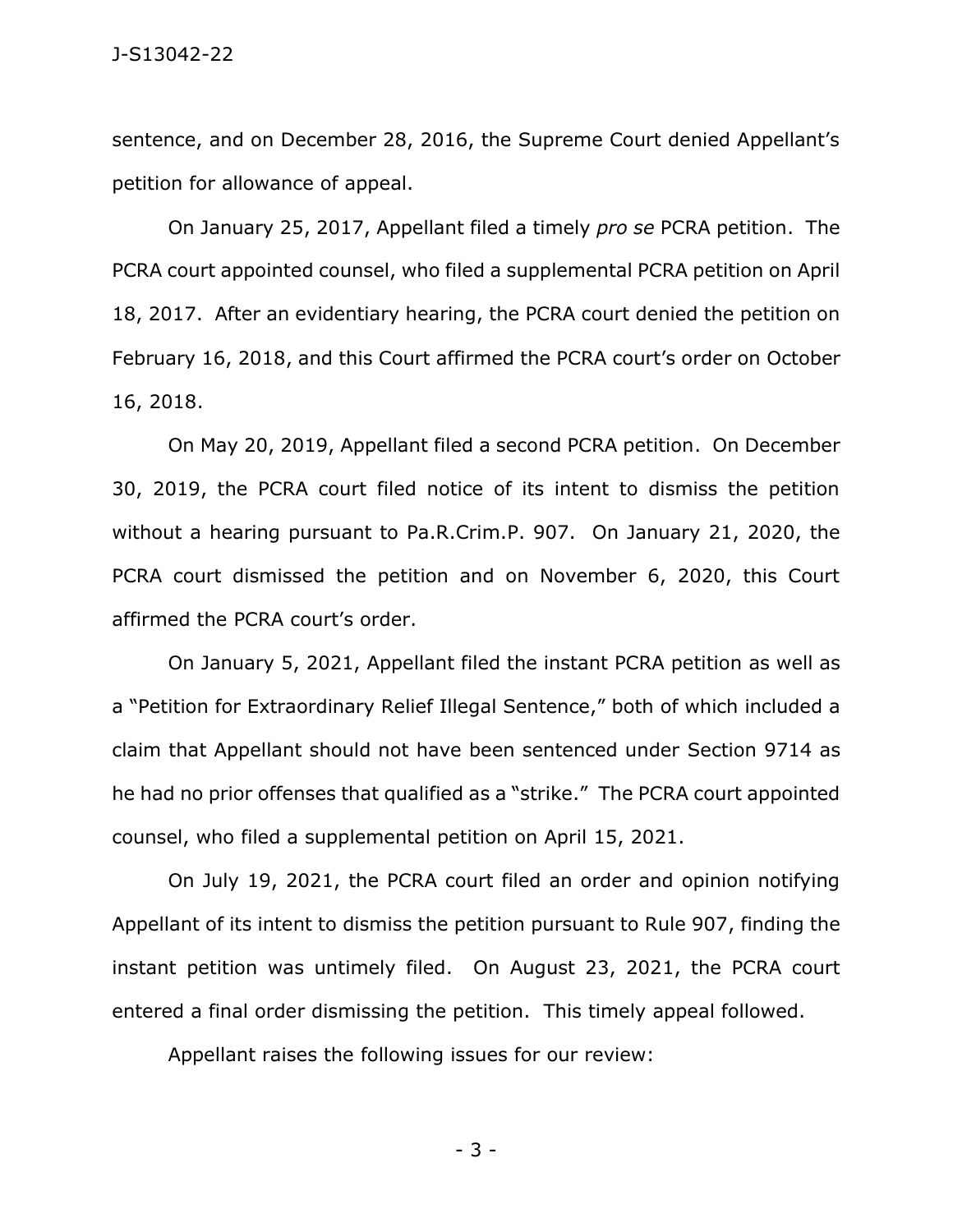- A. Whether the trial court erred in dismissing Appellant's PCRA petition without an evidentiary hearing where [Appellant] presented genuine issues of material fact?
- B. Whether the trial court erred in dismissing Appellant's PCRA petition where Appellant was sentenced to a mandatory [minimum sentence] pursuant to 42 Pa.C.S.A. § 9714 without having been convicted of a qualifying prior?

Appellant's Brief, at 4.

As an initial matter, we must determine whether the instant PCRA petition was timely filed. It is well-established that "the PCRA's timeliness requirements are jurisdictional in nature and must be strictly construed; courts may not address the merits of the issues raised in a petition if it is not timely filed." *Commonwealth v. Walters*, 135 A.3d 589, 591 (Pa.Super. 2016) (citations omitted).

Generally, a PCRA petition "including a second or subsequent petition, shall be filed within one year of the date the judgment of sentence becomes final." 42 Pa.C.S.A.  $\S$  9545(b)(1). A judgment of sentence becomes final at the conclusion of direct review or the expiration of the time for seeking the review. 42 Pa.C.S.A. § 9545(b)(3).

However, Pennsylvania courts may consider an untimely PCRA petition if the petitioner explicitly pleads and proves one of the three exceptions enumerated in Section 9545(b)(1), which include: (1) the petitioner's inability to raise a claim as a result of governmental interference; (2) the discovery of previously unknown facts or evidence that would have supported a claim; or (3) a newly-recognized constitutional right that has been held to apply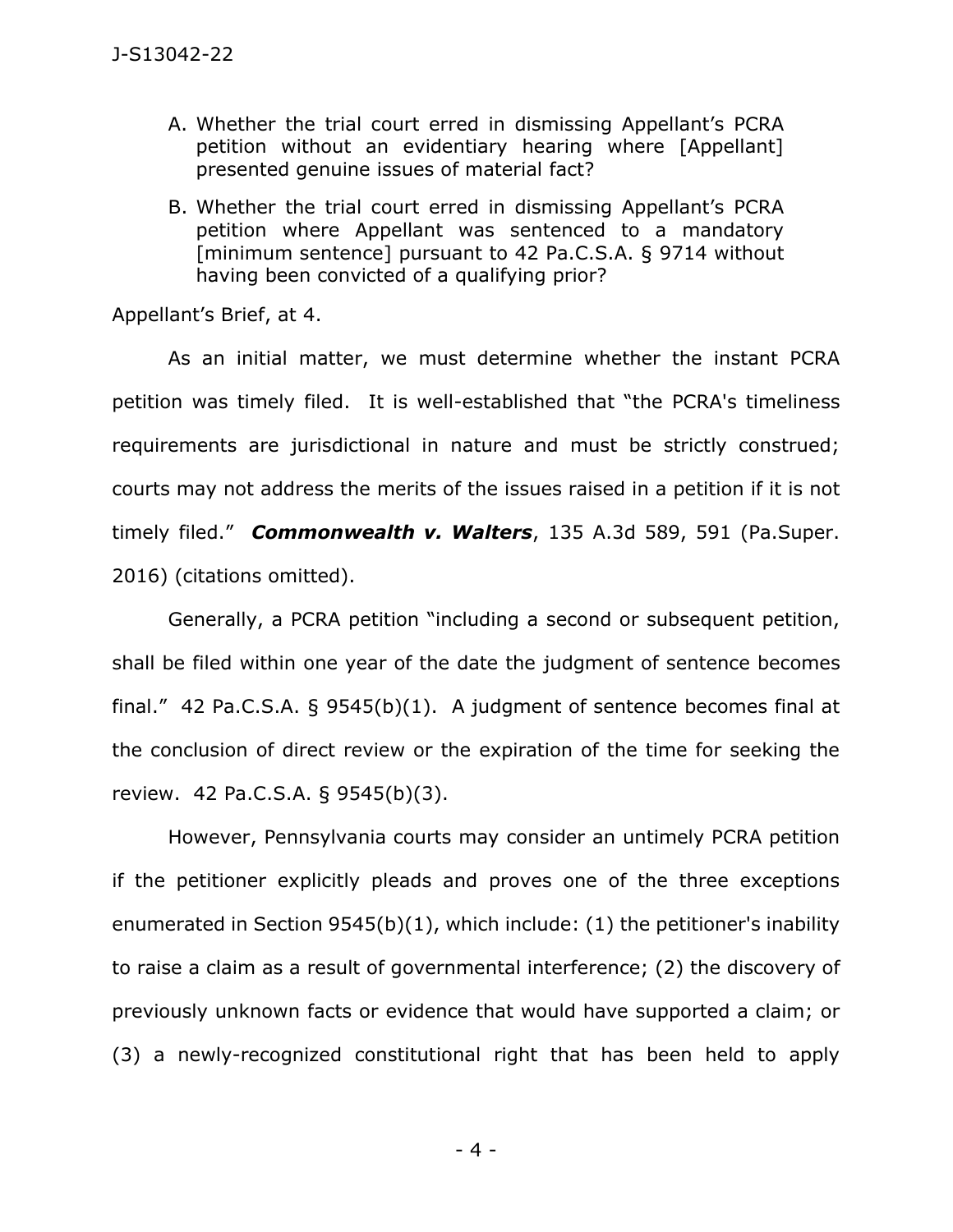retroactively by the Supreme Court of the United States or the Supreme Court of Pennsylvania. 42 Pa.C.S.A. § 9545(b)(1)(i)-(iii).

Any petition invoking a timeliness exception must be filed within one year of the date the claim could have been presented. 42 Pa.C.S.A. §  $9545(b)(2).<sup>2</sup>$  "We emphasize that it is the petitioner who bears the burden to allege and prove that one of the timeliness exceptions applies." *Commonwealth v. Marshall*, 596 Pa. 587, 947 A.2d 714, 719 (2008) (citation omitted).

In this case, this Court affirmed the judgment of sentence on July 19, 2016 and our Supreme Court denied Appellant's petition for allowance of appeal on December 28, 2016. As such, the judgment of sentence became final in March 2017 after the time period for Appellant to file an appeal to the Supreme Court of the United States had expired. *See* U.S.Sup.Ct.R.13(1) (stating "a petition for a writ of *certiorari* to review a judgment in any case ... is timely when it is filed with the Clerk of this Court within 90 days after entry of the judgment"). As Appellant had until March 2018 to file a petition and

\_\_\_\_\_\_\_\_\_\_\_\_\_\_\_\_\_\_\_\_\_\_\_\_\_\_\_\_\_\_\_\_\_\_\_\_\_\_\_\_\_\_\_\_

<sup>&</sup>lt;sup>2</sup> Section 9545(b)(2) previously provided that a petition invoking a timeliness exception was required to be filed within sixty days of the date the claim could first have been presented. However, effective December 24, 2018, the legislature amended Subsection 9545(b)(2) to read: "Any petition invoking an exception provided in paragraph (1) shall be filed within one year of the date the claim could have been presented." *See* 42 Pa.C.S.A. § 9545(b)(2) (effective December 24, 2018). The amendment to Subsection 9545(b)(2) only applies to "claims arising on [December] 24, 2017, or thereafter." *See* id., cmt. We shall assume, *arguendo*, the amended version of Subsection 9545(b)(2) is applicable to the instant matter.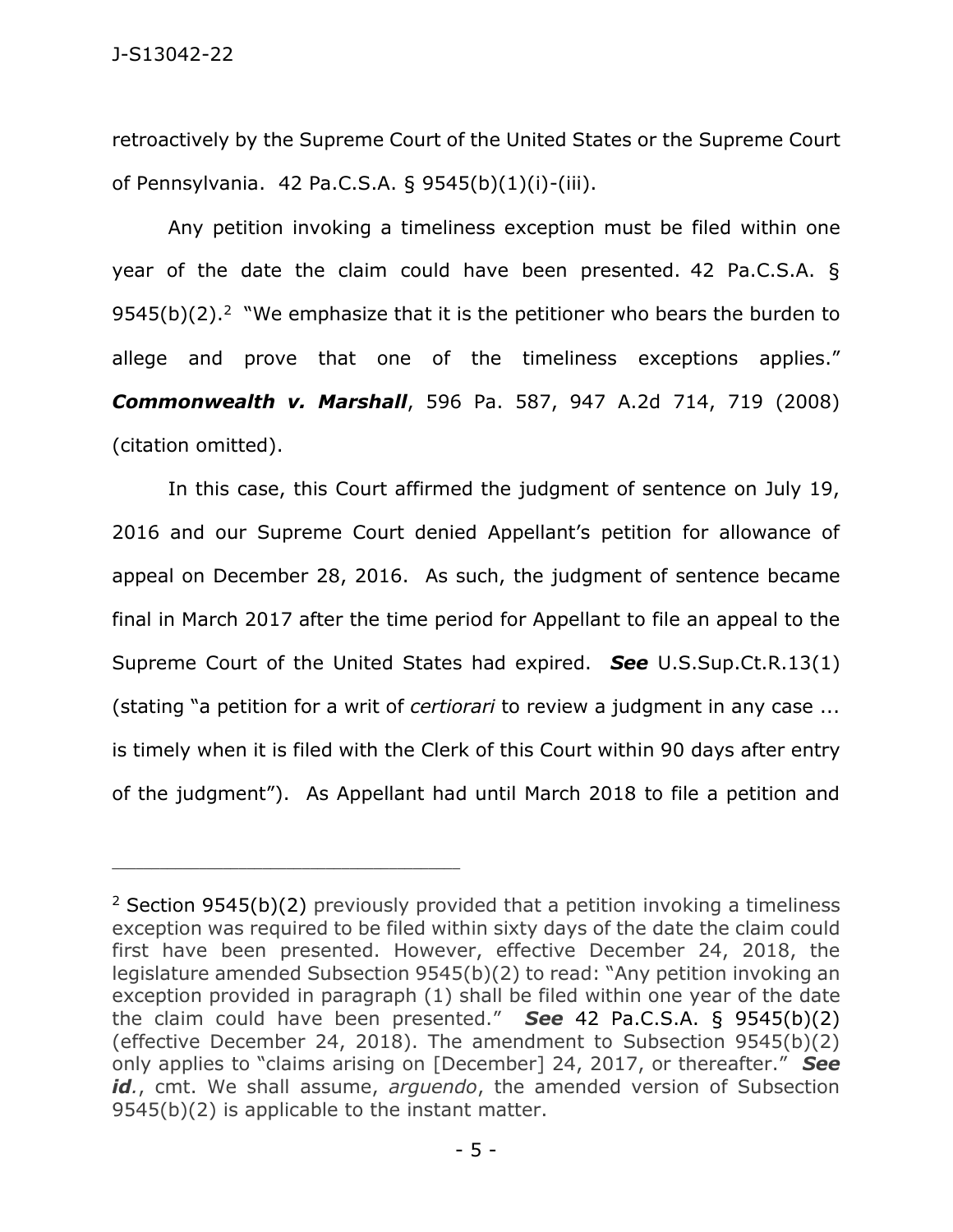Appellant did not file the instant petition until January 5, 2021, the instant petition is facially untimely.

Appellant does not specifically claim that he is entitled to invoke any of the PCRA timeliness exceptions. He merely asserts that he relied on the expertise of his attorney and only discovered that he wished to raise a challenge to the legality of his sentence after researching the law on his own.

To the extent that Appellant is attempting to raise the newly-discovered fact exception to the PCRA time-bar, we find this argument to be meritless. To meet the timeliness exception set forth in Section 9545(b)(1)(ii), a petitioner must show that "he did not know the facts upon which he based his petition and could not have learned those facts earlier by the exercise of due diligence." *Commonwealth v. Brown*, 111 A.3d 171, 176 (Pa.Super. 2015).

After Appellant was resentenced in October 2015 and his sentence became final in March 2017, Appellant offers no reason as to why he could not have discovered that he wished to challenge the legality of his sentence within one year after his sentence became final, other than his suggestion that he researched the applicable law on his own without the assistance of his counsel and discovered he wished to raise a legality of sentence claim.

Assuming *arguendo* that Appellant met the initial threshold of invoking the exception within one year of the date the claim could have been presented, 42 Pa.C.S.A. § 9545(b)(2), Appellant cannot carve out an exception to the jurisdiction timeliness requirements based on his allegation of the ineffective assistance of counsel. It is well-settled that allegations of ineffective

- 6 -